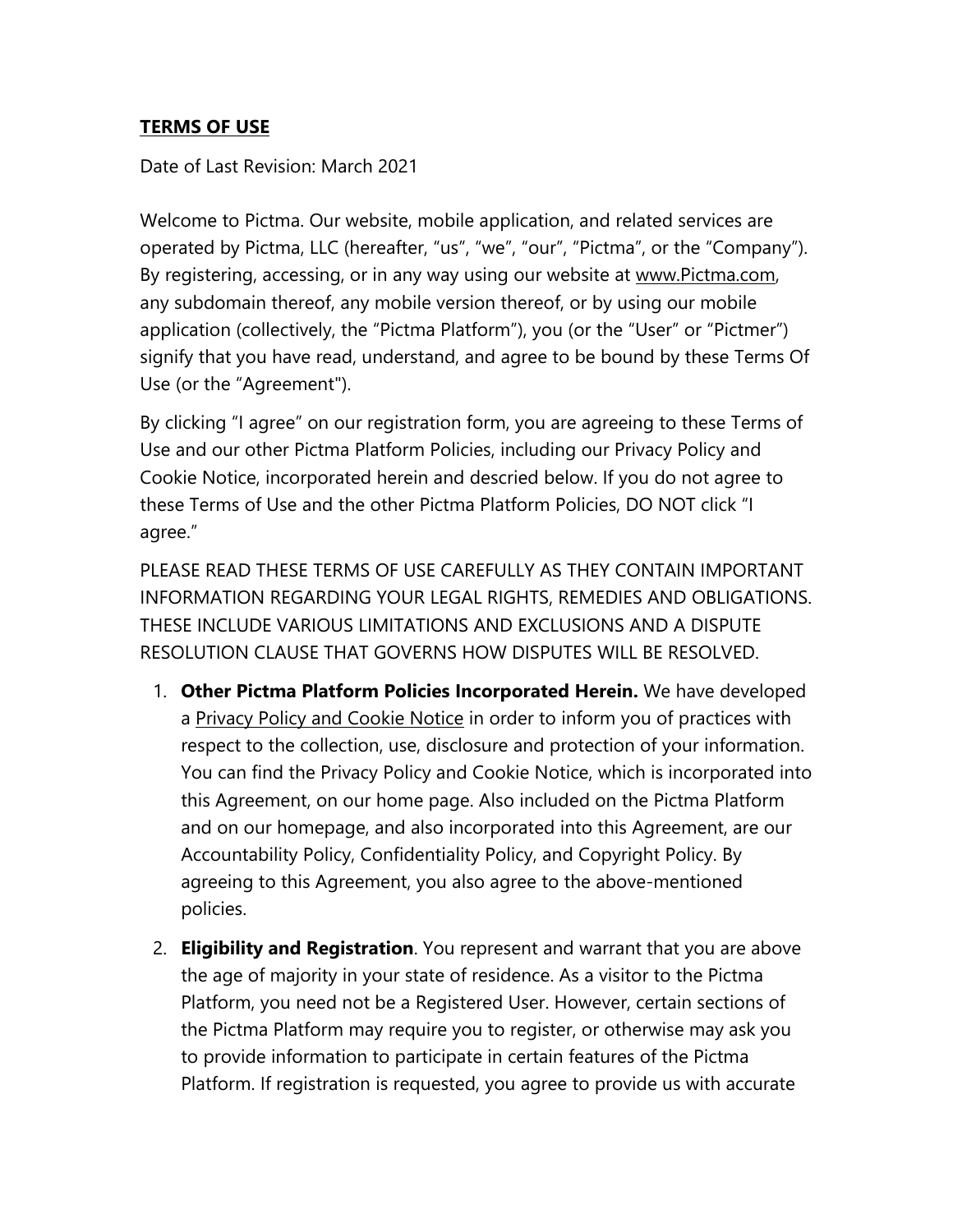and complete registration information. It shall be your responsibility to inform us of any changes to that information. Each registration is for a single individual and noncommercial use only, unless specifically designated otherwise on the registration page. You are responsible for maintaining the confidentiality of your information and password. You shall be responsible for all uses of your registration, whether or not authorized by you, the User. You agree to immediately notify us of any unauthorized use of your registration or password.

3. **Registration Data; Account Security.** You agree to (a) provide accurate, current, and complete information about yourself during registration ("Registration Data"); (b) maintain the security of your password and account information; and (c) be fully responsible for all use of your account and for any actions that take place using your account. You acknowledge that Pictma will use the email address you provide with your Registration Data as the primary method for communication.

#### 4. **Your Use of the Site**; **Restrictions**.

- a. The User has a nonexclusive, nontransferable, limited, and revocable right to use the Pictma Platform solely for the User's personal use, and such other use for which the Pictma Platform is intended as described herein. The User will not use the Pictma Platform for any other purpose, without the Company's express prior written consent.
- b. You agree not to use the Pictma Platform or to authorize any other person to use the Pictma Platform to:
	- i. cause the Pictma Platform, or any portion thereof, to be framed in such a way that the Pictma Platform, or any portion thereof, appears on the same screen with a portion of another website;
	- ii. harvest or collect email addresses or other contact information of other users from the Pictma Platform by electronic or other means;
	- iii. use the Pictma Platform in any unlawful manner or in any other manner that could damage, disable, overburden or impair the Pictma Platfrom;
	- iv. use automated scripts to collect information from or otherwise interact with the Pictma Platform;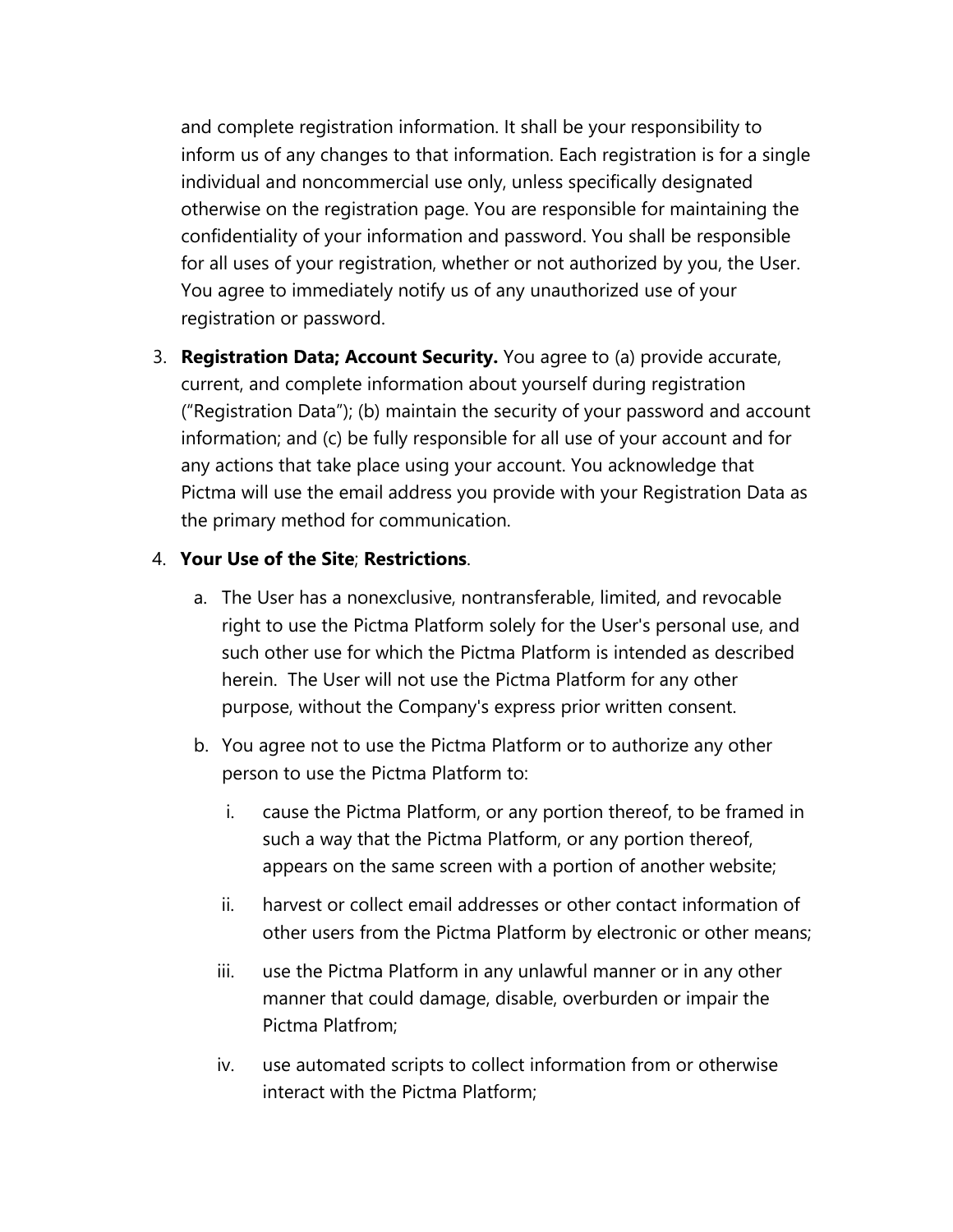- v. impersonate any person or entity, or falsely state or otherwise misrepresent yourself, your age or your affiliation with any person or entity;
- vi. sell, resell, rent, or charge for our services and data; or
- vii. reverse engineer, alter, modify, create derivative works from, decompile, or extract code from the Pictma Platform
- c. NOTE: Please see the [Accountability Agreement](https://pictma.com/pictma-privacy-policy/#AccountabilityAgreement) for additional code of conduct expectations regarding harm to Pictma and/or other Pictmers.

## 5. **Intellectual Property Rights of Pictma and License to You**.

- a. Pictma's Proprietary Rights. The User acknowledges and agrees that all content on the Site, including designs, text, graphics, pictures, photographs, video, information, applications, software, music, sound and other files, and their selection and arrangement (the "Pictma Platform Content"), are the property of Pictma, its content providers, and/or their respective owners, and that the Company, its content providers, and/or the respective owners, retain all right, title, and interest in the Pictma Platform Content. No Pictma Platform Content may be modified, copied, distributed, framed, reproduced, republished, downloaded, displayed, posted, transmitted, or sold in any form or by any means, in whole or in part, without the Company's prior written permission.
- b. Pictma's Copyright and Trademarks. Pictma and other Company names. graphics, logos, designs, page headers, button icons, scripts and service names are registered and common law copyright, trademarks, service marks or trade dress of the Company in the U.S. and/or other countries. The Company's copyrights, trademarks and trade dress may not be used, including as part of trademarks and/or as part of domain names, in connection with any product or service in any manner that is likely to cause confusion and may not be copied, imitated, or used, in whole or in part, without the prior written permission of the Company.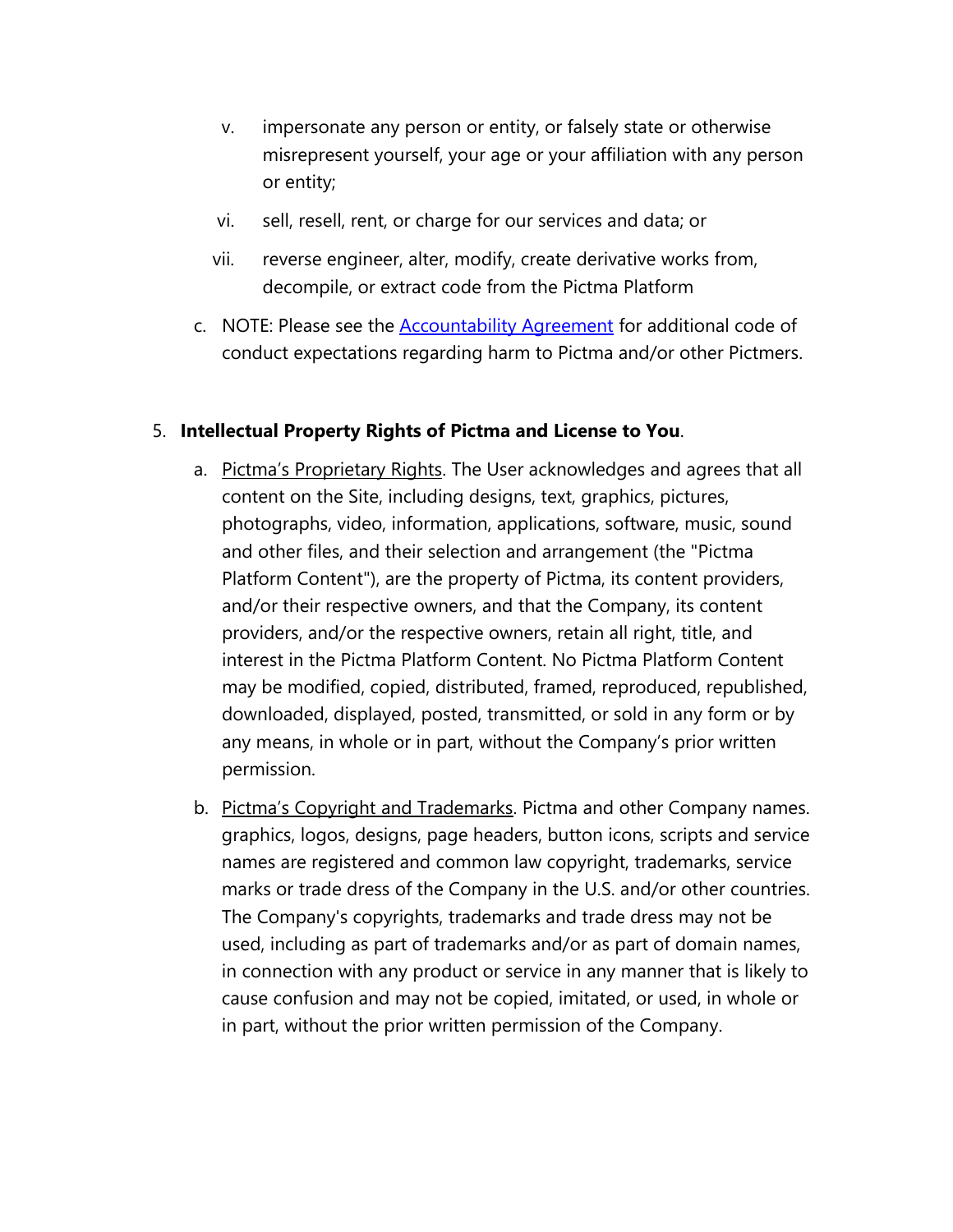- c. Pictma's Limited License to You. Provided that the User is eligible to use the Pictma Platform, the User is granted a limited license to access and use the Pictma Platform and the Pictma Platform Content and to download or print a copy of any portion of the Pictma Platform Content to which you have properly gained access solely for your personal, non-commercial use, provided that you keep all copyright, trademark, service mark, or other proprietary notices intact. You may not upload or republish Pictma Platform Content on any Internet, Intranet or Extranet site or incorporate any Pictma Platform Content in any other database or compilation, and any other use of the Pictma Platform Content is strictly prohibited. The license granted by this Terms of Use does not permit the use of any data mining, robots or similar data gathering or extraction methods. Any use of the Pictma Platform or the Pictma Platform Content other than as specifically authorized herein, without the prior written permission of Company, is strictly prohibited and will terminate the license granted herein. Such unauthorized use may also violate applicable laws including copyright and trademark laws and applicable communications regulations and statutes. Unless explicitly stated herein, nothing in these Terms of Use shall be construed as conferring any license to intellectual property rights, whether by estoppel, implication, or otherwise.
- d. No Intellectual Property Infringement Permitted. You may not post, distribute, or reproduce in any way any copyrighted material, trademarks or service marks or other proprietary information owned by another party without obtaining the prior written consent of the copyright owner.

## 6. **User-Submitted Content and Your License to Pictma**

a. Your License to Pictma. The Pictma Platform enables you to provide uploads, text, photos, audio, video, information, feedback, and other content (collectively, "User-Submitted Content"). By providing User-Submitted Content, you grant Pictma a non-exclusive, worldwide, royalty-free, irrevocable, perpetual, sub-licensable and transferable license to copy, modify, display, perform, prepare derivative works of, distribute, publish, and otherwise exploit that User-Submitted Content, without limitation.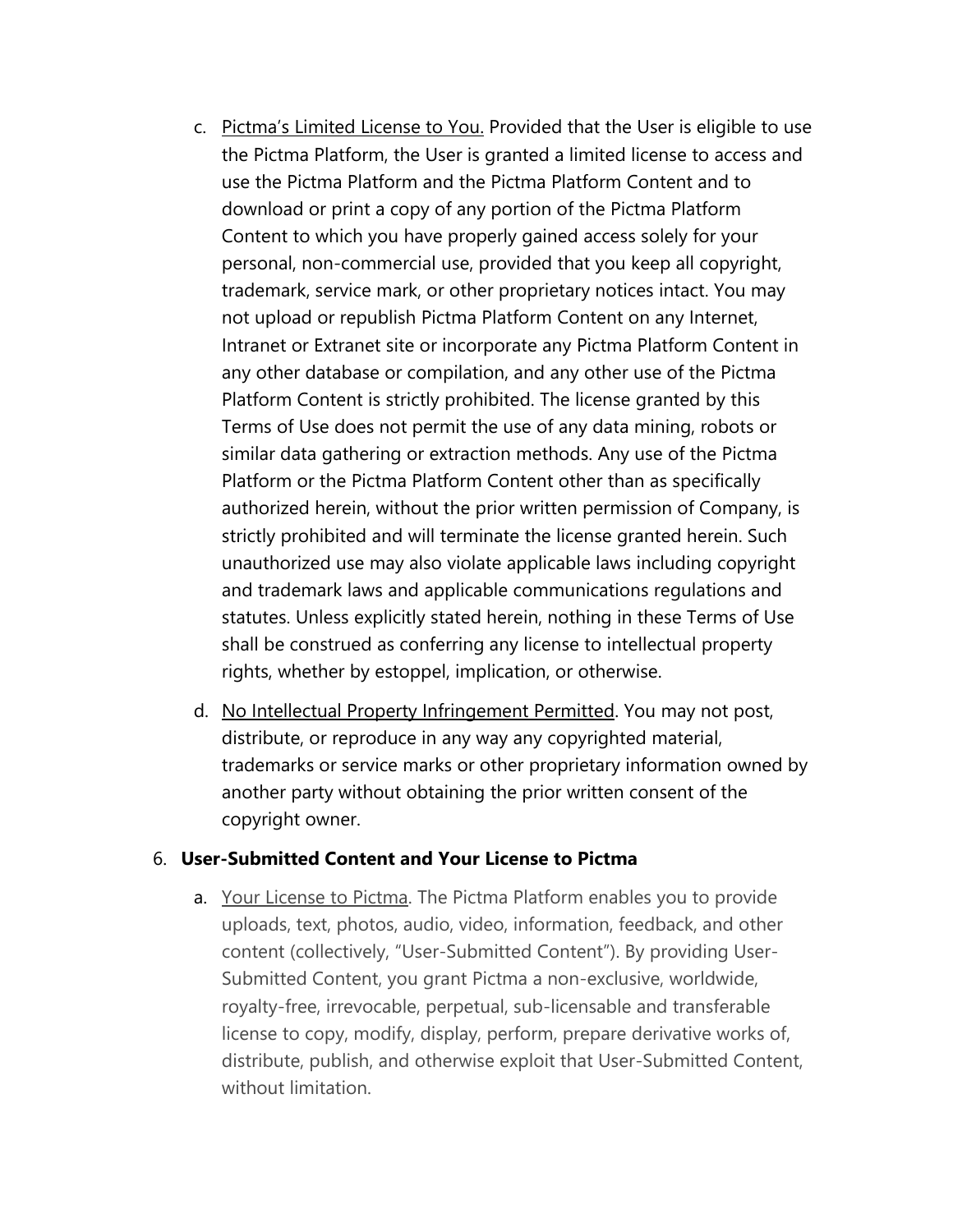- b. No Intellectual Property Infringement Permitted. You are solely responsible for all User-Submitted Content that you provide and warrant that you either own it or are authorized to grant Pictma the rights described in these Terms of Use. You are responsible and liable if any of your User-Submitted Content violates or infringes the intellectual property or privacy rights of any third party.
- 7. **Term**. This Agreement will remain in full force and effect while you use the Pictma Platform and/or are a Registered User. The Company may terminate your registration, delete your account and any content or information that you have provided on the Pictma Platform and/or prohibit you from using or accessing the Pictma Platform (or any portion, aspect or feature thereof) for any reason, including if you violate this Agreement or are engaged in illegal or fraudulent use of our service, at any time in its sole discretion, with or without notice. You may terminate your registration at any time for any reason as well; however, the Company may still retain your Registration Data and User-Submitted Content. Even after your membership is terminated, certain sections of this Agreement will remain in effect; see Section 12 below for a list of the provisions of this Agreement that will survive the termination of your Registration.
- 8. **Changes and Modifications.** We reserve the right, at our sole discretion, to change, modify, add, or delete portions of these Terms Of Use at any time without further notice, provided that we post the changes to these Terms of Use on this page and will indicate at the top of this page the date these terms were last revised. Your continued use of the Pictma Platform after any such changes constitutes your acceptance of the new Terms of Use. **If you do not agree to abide by these or any future Terms of Use, then do not use or access (or continue to use or access) the Pictma Platform.** It is your responsibility to regularly check the Pictma Platform to determine if there have been changes to these Terms of Use and to review such changes.
- 9. **Disclaimers and Limitations on Liability**.

**PLEASE READ THIS SECTION CAREFULLY SINCE IT LIMITS THE LIABILITY OF PICTMA TO YOU. EACH OF THE SUBSECTIONS BELOW ONLY APPLIES UP TO THE MAXIMUM EXTENT PERMITTED UNDER**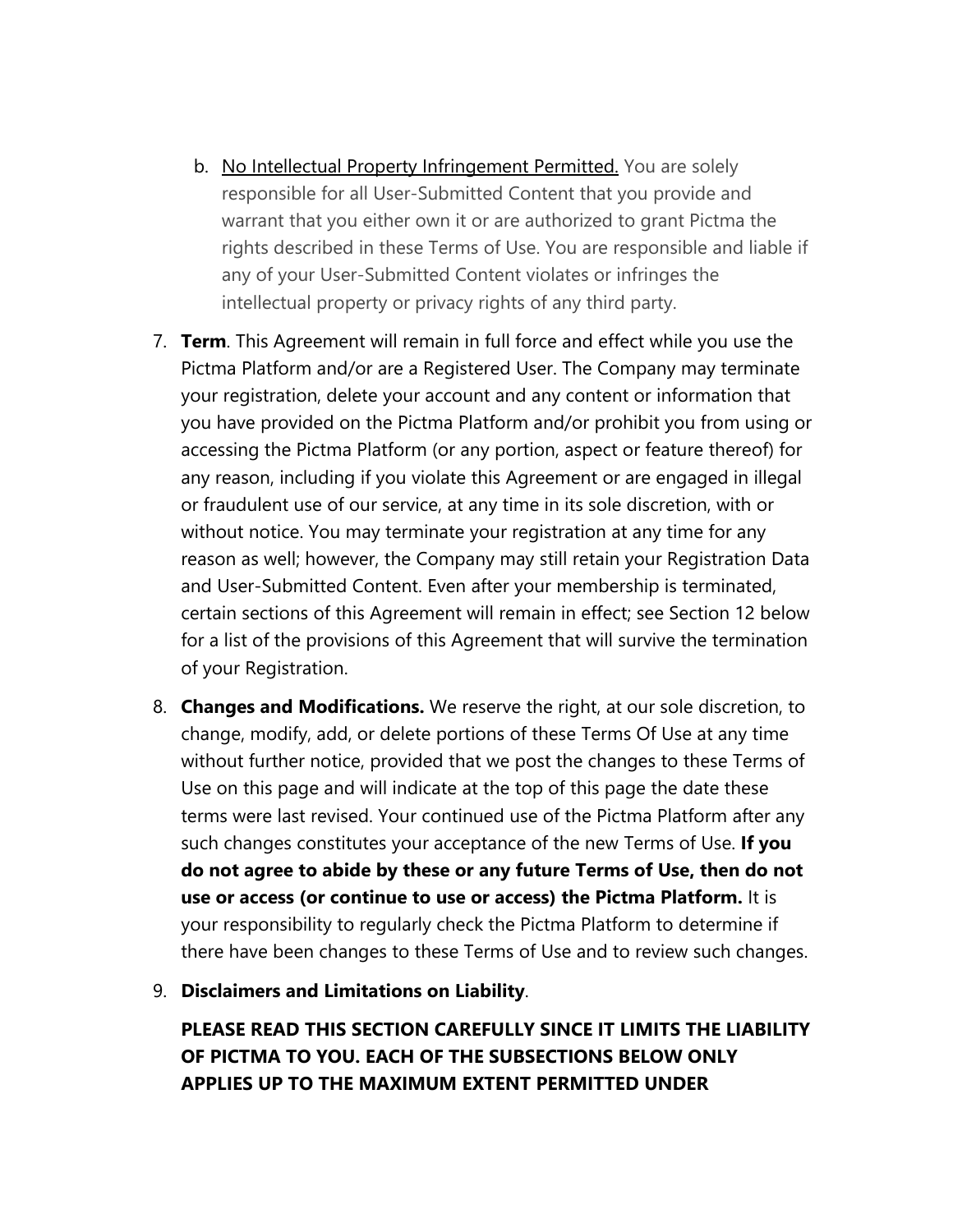**APPLICABLE LAW. NOTHING HEREIN IS INTENDED TO LIMIT ANY RIGHTS YOU MAY HAVE WHICH MAY NOT BE LAWFULLY LIMITED. IF YOU ARE UNSURE ABOUT THIS OR ANY OTHER SECTION OF THESE TERMS, PLEASE CONSULT WITH A LEGAL PROFESSIONAL PRIOR TO ACCESSING OR USING THE PICTMA PLATFORM. BY ACCESSING OR USING THE PICTMA PLATFORM, YOU REPRESENT THAT YOU HAVE READ, UNDERSTOOD, AND AGREE TO THESE TERMS, INCLUDING THIS SECTION. YOU ARE GIVING UP SUBSTANTIAL LEGAL RIGHTS BY AGREEING TO THESE TERMS.**

- a. THE PICTMA PLATFORM, INCLUDING ALL CONTENT, FUNCTIONS, AND INFORMATION MADE AVAILABLE ON OR ACCESSED THROUGH THE PICTMA PLATFORM, IS PROVIDED ON AN "AS IS" "AS AVAILABLE" BASIS WITHOUT REPRESENTATIONS OR WARRANTIES OF ANY KIND WHATSOEVER, EXPRESS OR IMPLIED, INCLUDING WITHOUT LIMITATION, NON-INFRINGEMENT, MERCHANTABILITY, OR FITNESS FOR A PARTICULAR PURPOSE. PICTMA DOES NOT WARRANT THAT THE PICTMA PLATFORM OR THE FUNCTIONS, FEATURES OR CONTENT CONTAINED THEREIN WILL BE TIMELY, SECURE, UNINTERRUPTED OR ERROR FREE, OR THAT DEFECTS WILL BE CORRECTED.
- b. IN NO EVENT WILL PICTMA OR ITS DIRECTORS, EMPLOYEES OR AGENTS BE LIABLE TO YOU OR ANY THIRD PERSON FOR ANY INDIRECT, CONSEQUENTIAL, EXEMPLARY, INCIDENTAL, SPECIAL OR PUNITIVE DAMAGES, INCLUDING FOR ANY LOST PROFITS OR LOST DATA ARISING FROM YOUR USE OF THE WEBSITE OR ANY THIRD PARTY APPLICATIONS, SOFTWARE OR CONTENT OR ANY OF THE PICTMA PLATFORM CONTENT OR OTHER MATERIALS ON, ACCESSED THROUGH OR DOWNLOADED FROM THE PICTMA PLATFORM, EVEN IF PICTMA IS AWARE OR HAS BEEN ADVISED OF THE POSSIBILITY OF SUCH DAMAGES.
- c. NOTWITHSTANDING ANYTHING TO THE CONTRARY CONTAINED HEREIN, PICTMA'S LIABILITY TO YOU FOR ANY CAUSE WHATSOEVER, AND REGARDLESS OF THE FORM OF THE ACTION, WILL AT ALL TIMES BE LIMITED TO THE AMOUNT PAID, IF ANY, BY YOU TO US FOR USING THE PICTMA PLATFROM DURING THE TERM OF THIS AGREEMENT AND IN NO CASE WILL EXCEED THE AMOUNT PAID BY YOU TO PICTMA IN THE PRECEDING 6 MONTHS. YOU ACKNOWLEDGE THAT IF NO FEES ARE PAID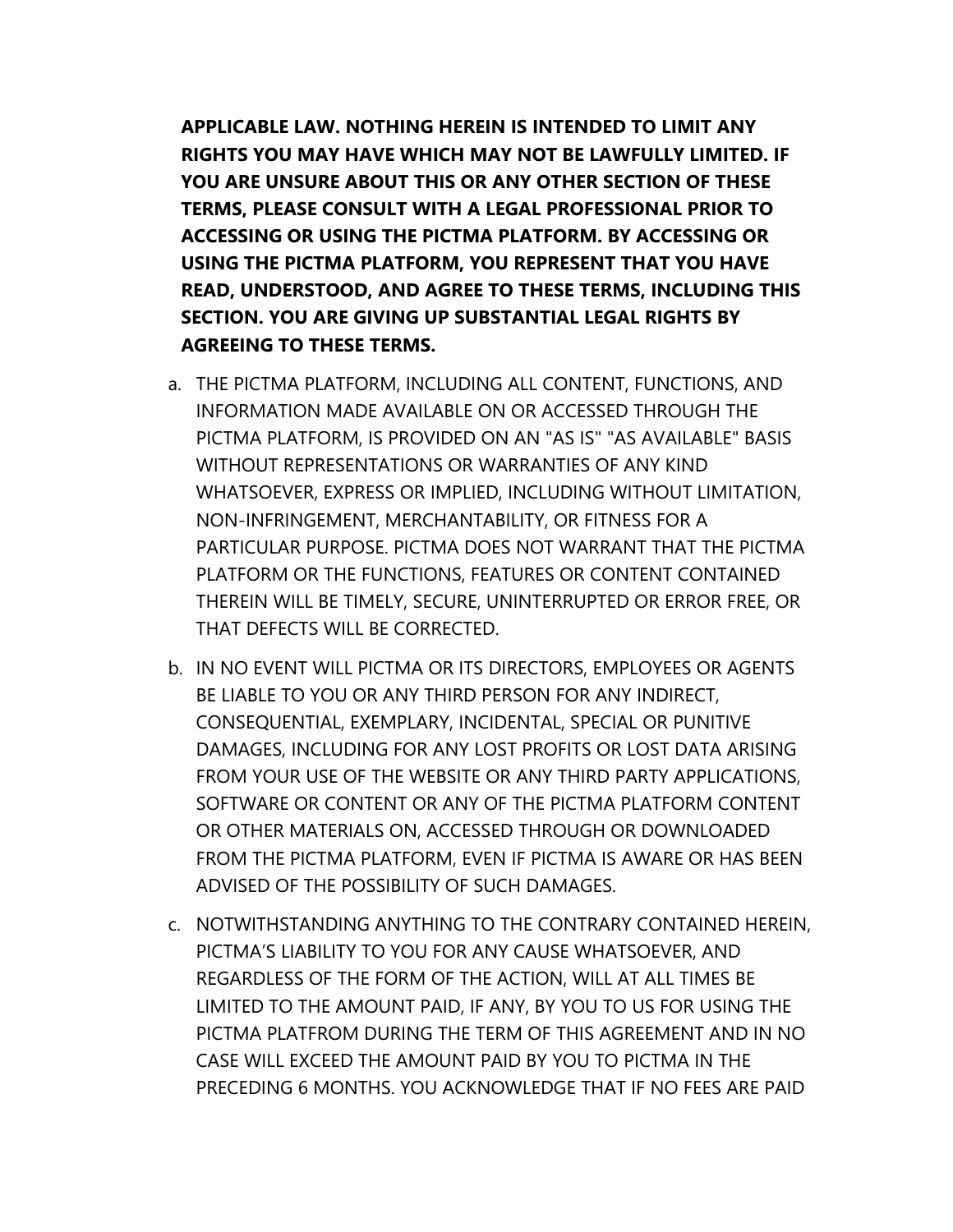PICTMA FOR USE OF THE PICTMA PLATFORM, YOU SHALL BE LIMITED TO INJUNCTIVE RELIEF ONLY, UNLESS OTHERWISE PERMITTED BY LAW, AND SHALL NOT BE ENTITLED TO DAMAGES OF ANY KIND FROM PICTMA REGARDLESS OF THE CAUSE OF ACTION.

- 10. **Indemnity**. You agree to indemnify, defend, and hold harmless Pictma and its affiliates, officers, directors, employees, agents, and representatives for damages, losses, liabilities, settlements and expenses (including without limitation costs and attorneys' fees), arising in connection with any claim, suit, proceeding, or other action arising from your use of the Pictma Platform, your conduct in connection with your use of the Pictma Platform, or any violation of these Terms of Use or of any law or the rights of any third party.
- 11. **Governing Law; Venue and Jurisdiction**. While the Pictma Platform can be accessed in different countries all over the world, by visiting or using the Pictma Platform, you agree that the laws of the United States shall apply to any actions or claims arising out of or in relation to this Agreement or your use of the Pictma Platform, without regard to conflicts of laws principles thereof. Your further agree that the laws of the State of Virginia without regard to principles of conflict of laws, will govern these Terms of Use and any dispute of any sort that might arise between you and the Company or any of our affiliates. With respect to any disputes or claims not subject to arbitration (as set forth below), you agree not to commence or prosecute any action in connection therewith other than in the state and federal courts in Virginia, and you hereby consent to, and waive all defenses of lack of personal jurisdiction and forum non conveniens with respect to venue and jurisdiction in the state and federal courts in Virginia.

#### 12. **Alternative Dispute Resolution**.

a. Mandatory Mediation and Arbitration. You and the Company agree that all disputes, controversies or differences that may arise between the parties hereto, out of or in relation to or in connection with this Agreement ("Dispute(s)"), and that cannot be resolved between the parties, shall be submitted first to non-binding mediation. If the Dispute is not resolved through such mediation, then the Dispute shall be submitted for binding arbitration in Virginia in accordance with the Consumer Procedures and Rules of the American Arbitration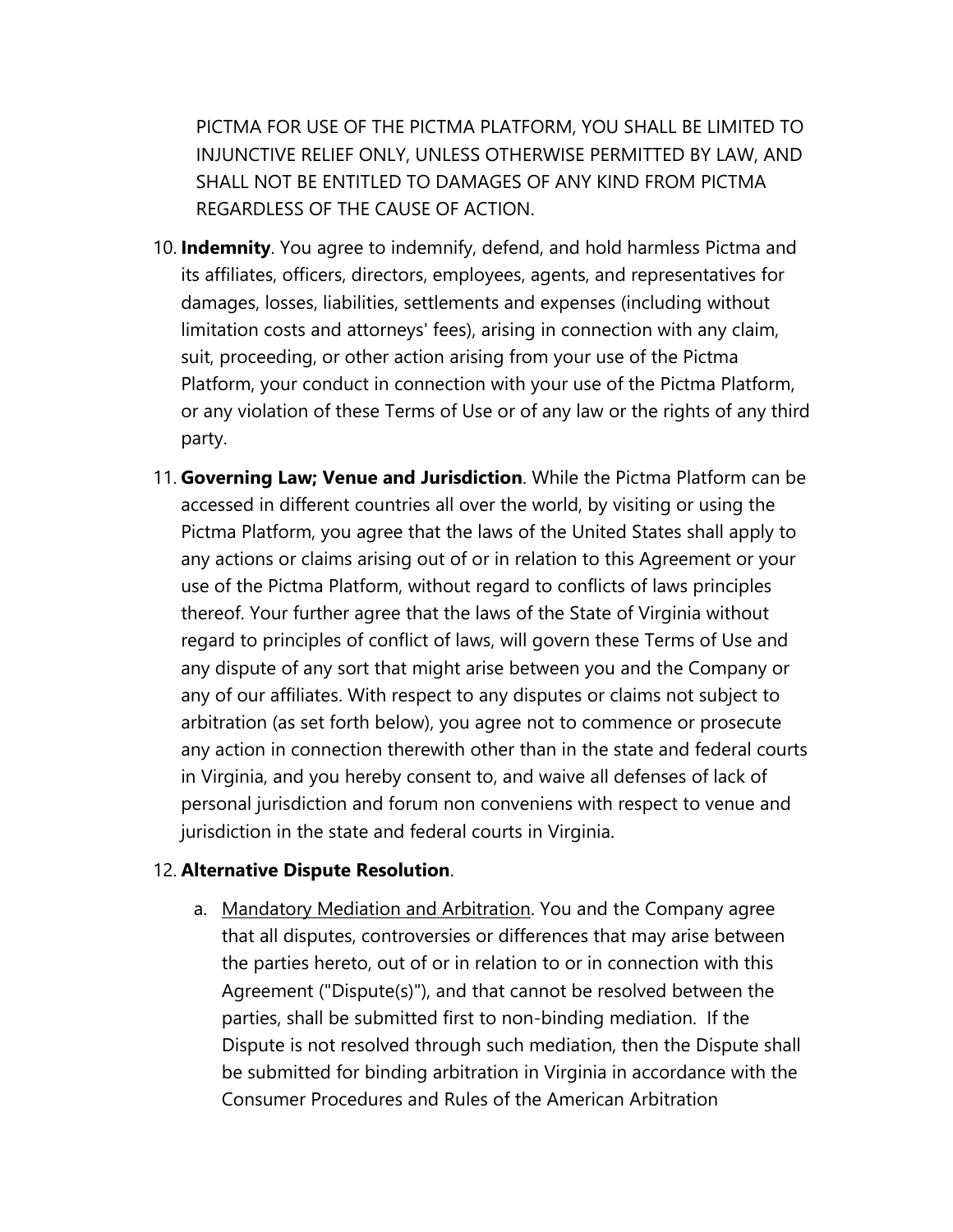Association. You understand and hereby agree that Disputes shall be arbitrated on an individual basis and that there shall be no right or authority for any Dispute to be arbitrated on a class action basis or in any other representative capacity on behalf of other persons similarly situated. In addition, Disputes brought to arbitration pursuant to these Terms of Use may not be joined or consolidated in arbitration with Disputes brought by or against any third party, unless agreed to in writing by all parties. No arbitration result is to be given preclusive or precedential effect as to issues or claims in any Dispute with anyone who is not a party to the arbitration.

- b. Arbitration Exceptions. Nothing in this Section shall prevent either party from seeking injunctive or other equitable relief from the courts, including for matters related to data security, intellectual property, or unauthorized access to the Service. Nothing in these Terms of Use shall affect any non-waivable statutory rights that apply to you. To the extent any claim, dispute or controversy regarding Pictma or our Service isn't arbitrable under applicable laws or otherwise, you and Pictma both agree that any claim or dispute regarding Pictma will be resolved exclusively in accordance within the agreements of these Terms of Use.
- c. Arbitration Timing. We and you agree that for any Disputes we and you must commence an arbitration proceeding within one year after the Dispute first arose; otherwise, such Dispute is permanently barred. This means that if we or you do not commence an arbitration within one year after the Dispute first arose, then the arbitration will be dismissed because it was started too late.

### 13. **Miscellaneous**.

- a. Copyright Notifications. If you believe that Content on the Pictma Platform infringes copyrights, please notify us in accordance with our Copyright Policy.
- b. Government Use. If you are a branch or agency of the U.S. Government, the following provision applies. This site, code, contents, services and accompanying documentation are comprised of "commercial computer software" and "commercial computer software documentation" as such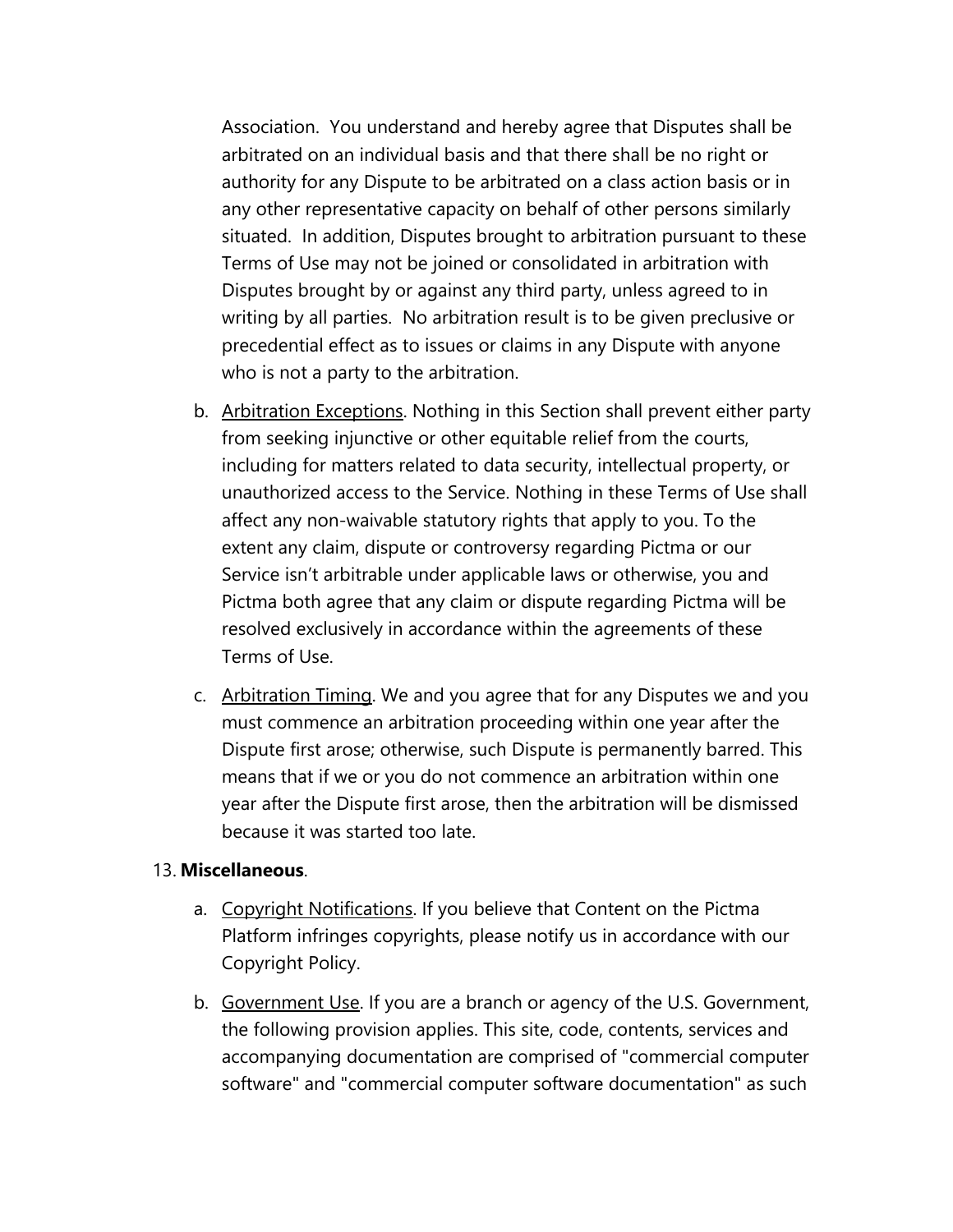terms are used in 48 C.F.R. 12.212 (SEPT 1995) and are provided to the Government (i) for acquisition by or on behalf of civilian agencies, consistent with the policy set forth in 48 C.F.R. 12.212; or (ii) for acquisition by or on behalf of units of the Department of Defense, consistent with the policies set forth in 48 C.F.R. 227.7202-1 (JUN 1995) and 227.7202-3 (JUN 1995). Unpublished rights reserved under the copyright laws of the United States.

- c. No Class Actions, Class Arbitrations, or Representative Actions. We and you each agree that if you are a Pictma user located in the United States, each of we and you may bring Disputes against the other only on its or your own behalf, and not on behalf of any other person or entity, or any class of people. We and you each agree not to participate in a class action, a class-wide arbitration, Disputes brought in a private attorney general or representative capacity, or consolidated Disputes involving any other person or entity in connection with any Dispute.
- d. Fees and Taxes. You are responsible for all carrier data plan and other fees and taxes associated with your use of the Pictma Platform. Currently the Pictma Platform is free to all Pictmers. However, there are fees for services associated with general and custom reporting requests. We will charge for our reporting services, including applicable taxes. We may refuse or cancel orders for reporting services for any reason. We do not provide refunds for our services, except as required by law.
- e. Export. You agree that you shall comply with all applicable export and import control laws and regulations in your use of the Pictma Platform, or materials or services received through the Pictma Platform, and, in particular, you shall not export or re-export anything on or received through this site in violation of local or foreign export laws and/or without all required U.S. and foreign government licenses.
- f. Survival. Although this Agreement may be terminated by you or us at any time and for any reason, the terms of the following sections of this Agreement will survive any such termination and you and we will continue to be bound by such terms indefinitely: (Term), (Proprietary Rights in Site Content), (Disputes), (Disclaimers and Limitation on Liability), (Indemnity), and this (Miscellaneous).